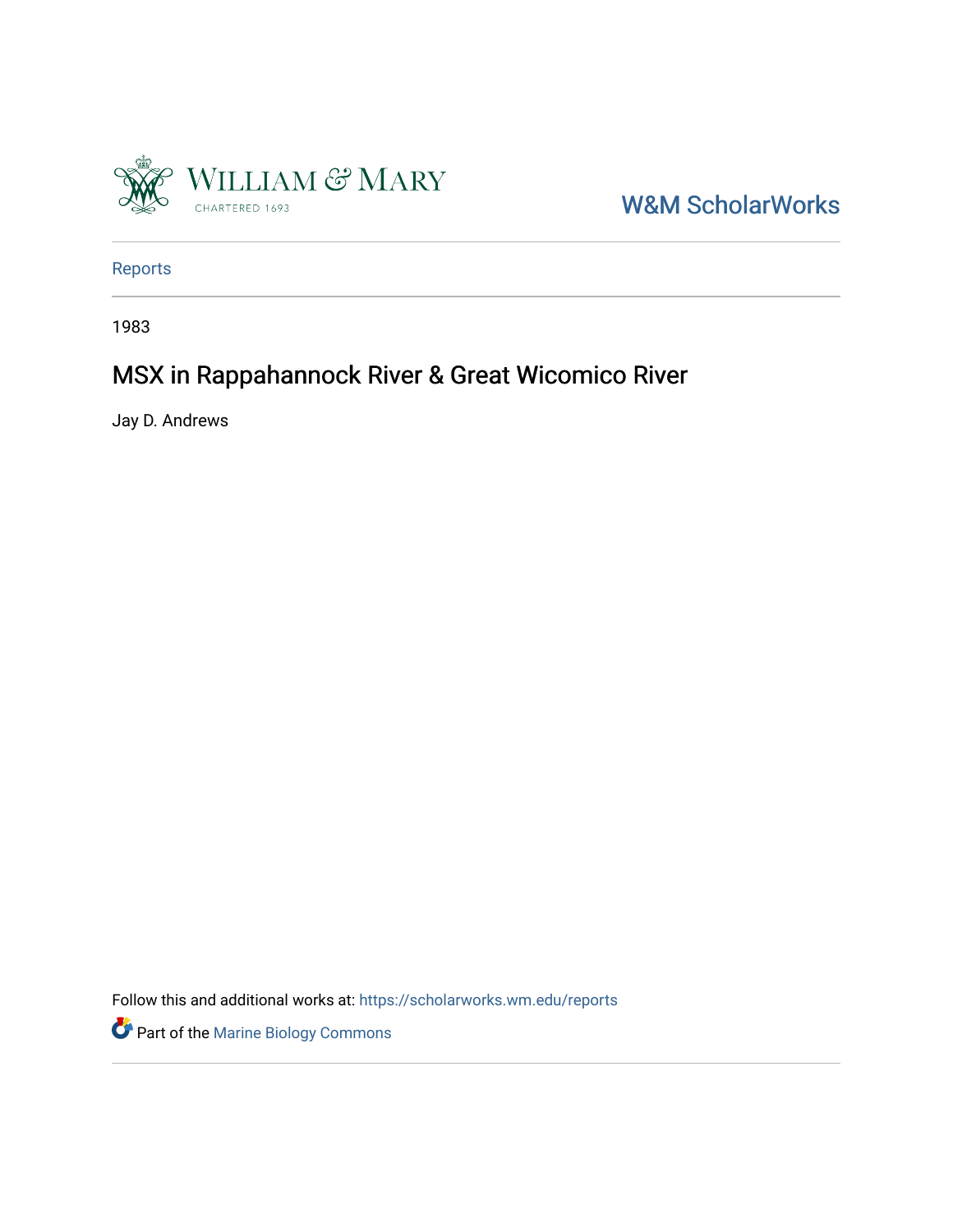## **�tMS ARCHIVES** ,

MSX IN RAPPAHANNOCK RIVER & GREAT WICOMICO RIVER

Jay D. Andrews

10 May 1983

## Rappahannock River at Balls Point

| Date       |  | Source of Oysters                   | No. of Oysters |    |                  | No. | <b>MSX Infections</b><br>Intensity |                                          |
|------------|--|-------------------------------------|----------------|----|------------------|-----|------------------------------------|------------------------------------------|
| 3 May 1983 |  | James River                         |                | 25 |                  | 4   |                                    | $0 - 0 - 2 - 2$ all local-<br>ized cases |
| 3 May 1983 |  | Piankatank River                    |                | 25 |                  |     | $0 - 0 - 0 - 1$                    | n                                        |
|            |  | Great Wicomico River Native Oysters |                |    |                  |     |                                    |                                          |
| 4 May 1983 |  | Fleet Pt.                           |                |    | 24 2 yr. olds 12 |     | $1 - 2 - 6 - 3$                    |                                          |
| 4 May 1983 |  | Haynie Pt.                          |                | 25 | И                | 20  | $5 - 6 - 9 - 0$                    |                                          |
| 4 May 1983 |  | Rogue Pt.                           |                | 25 | $\mathbf{u}$     | 11  | $1 - 1 - 9 - 0$                    |                                          |
|            |  |                                     |                |    |                  |     |                                    |                                          |

On 2 May 1983, a low-tide salinity survey in the Rappahannock River and the Great Wicomico River revealed that salinity values were too high or borderline for expulsion of MSX infections. This requires salinities of  $\leq 10$  o/oo for at least two weeks. The upper half of the Rappahannock River appears to be safe in regard to expulsion of MSX by low salinities. The lower half is dubious with 10 to 14 o/oo salinities. The Great Wicomico River has a small drainage area and little runoff. This makes it vulnerable to MSX once it establishes infections, because it takes lower salinities to discharge them. Salinities in the oyster-growing area were 10 to 14 o/oo at low tide.

4 May 1983 Upper Middle Ground 23 Spat 2 0-0-1-1

HARGIS LIBRARY Virginia Institute of Marine Science

**Frichives**  $V$  $M$ s S\1